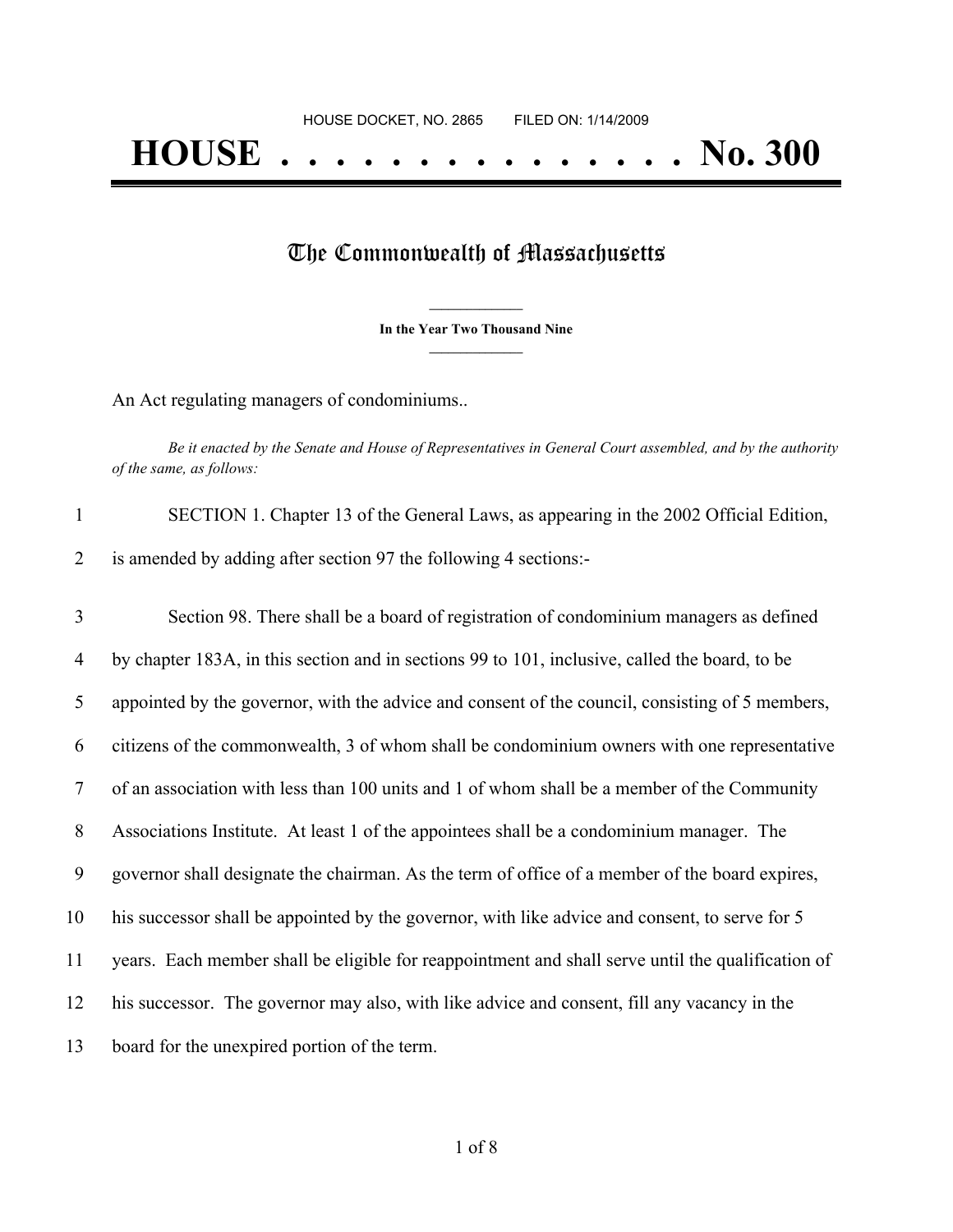Section 99. The board shall hold at least 4 regular meetings each year and may hold special meetings as required. Time, place and notice of all meetings shall be as required by rules or by-laws made by the board. A quorum shall consist of 3 members. In case of vacancy in the office or absence of the chairman the senior member shall perform the duties of the chairman. A written record which shall be open to public inspection shall be kept of all meetings and of the business transacted thereat.

 Section 100. The board may make such rules or by-laws, not inconsistent with law, as it may deem necessary in the performance of its duties. The board shall have a seal. The board shall annually render to the governor and the general court a report of its proceedings, which shall include an itemized statement of all receipts and expenses of the board for the year.

 Section 101. Each member of the board shall serve without compensation, but shall be paid by the commonwealth the expenses necessarily incurred by him in the discharge of his official duties. The board may, subject to chapter 31, employ a secretary and such other clerical and technical assistants as may be necessary to discharge its official duties, shall establish their duties, and, subject to the provisions of sections 45 to 50, inclusive, of chapter 30, shall fix their compensation which shall be paid by the commonwealth. The commonwealth shall provide the board with adequate office space and shall pay the expenses of the board incurred in the performance of its duties.

- SECTION 2. Chapter 112 of the General Laws, as appearing in the 2002 Official Edition is amended by adding after section 226 the following 5 sections:-
- Section 227. As used in sections 228 to 231, inclusive, the following words shall have the following meanings:-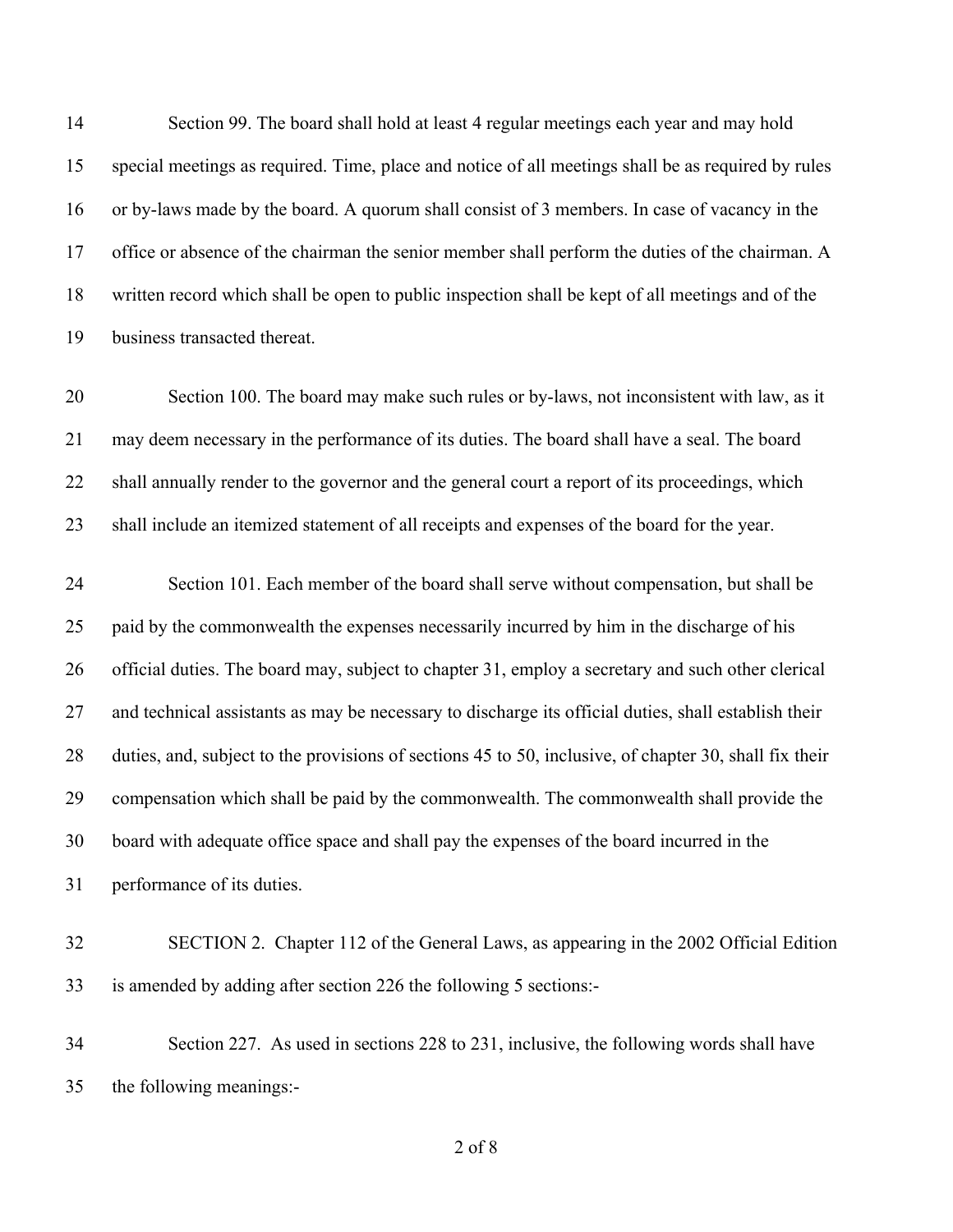"Board", the board of registration of condominium managers established pursuant to section 98 of chapter 13.

 "Community Association", shall mean an organization of condominium unit owners as defined in section 1 of chapter 183A.

- "Condominium Manager", shall mean a manager as defined in section 1 of chapter 183A.
- "Division", the division of registration.

 Section 228. (a) No person shall manage or hold himself out to the public as being able to perform provide, or render management or administrative services to a community association, including but not limited to; preparation of budgets and other financial documents; the collecting, controlling, disbursing, accounting or custody of common funds; obtaining insurance; conducting meetings of the organization of unit owners; arranging for and coordinating 47 maintenance and repair; or otherwise overseeing the day to day operations of the condominium for the community association unless licensed by the board in accordance with this section and sections 229 to 231, inclusive.

 (b) Each applicant for a license as a condominium manager shall furnish the board with proof of satisfactory completion of the educational, training and experience requirements for licensure, including completion of an approved program of work experience and proof of having passed a licensing examination approved by the board.

 Applications for licenses and renewals thereof shall be submitted in accordance with procedures established by the board. Pursuant to section 3B of chapter 7, the secretary of administration and finance shall ensure that a licensing fee shall be charged to all applicants in an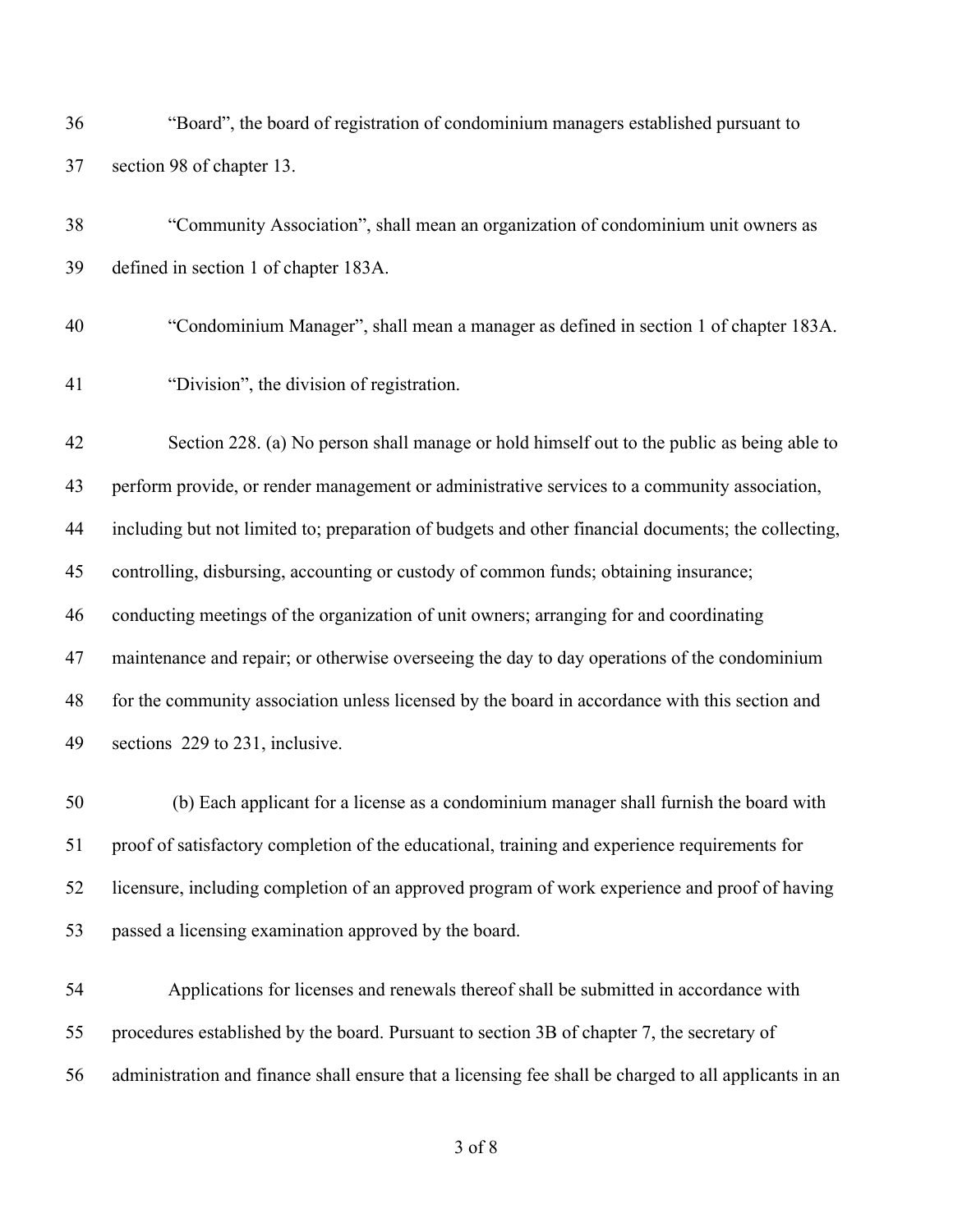| 57 | amount sufficient to defray all administrative costs to the commonwealth associated with the      |
|----|---------------------------------------------------------------------------------------------------|
| 58 | licensure of condominium, but in no event shall the fee be less than \$100.                       |
| 59 | The board shall license as a condominium manager an applicant who meets the                       |
| 60 | requirements set forth in this section. Said board shall issue to a condominium manager a         |
| 61 | license.                                                                                          |
| 62 | (c) A license shall be issued for a period of two years and shall be renewable on or before       |
| 63 | the last day of the month in an even-numbered year. Each licensee shall pay to the board a        |
| 64 | license fee or renewal fee, as appropriate, which shall be set by the secretary of administration |
| 65 | and finance. The renewal month shall be determined by the division to facilitate efficient        |
| 66 | completion of all renewal requests and avoid backlog. The renewal of a condominium manager        |
| 67 | license shall be contingent upon compliance with the continuing education requirements and        |
| 68 | standards of practice as determined by the board and defined by rules and regulations.            |
| 69 | (d) To be eligible for licensure as a condominium manager, an applicant shall:-                   |
| 70 | (i) be of good moral character;                                                                   |
| 71 | (ii) have successfully completed high school or its equivalent;                                   |
| 72 | (iii) has successfully completed all pre-licensure education requirements approved by the         |
| 73 | board; and                                                                                        |
| 74 | (iv) have passed a written or electronic competency examination offered or approved by            |
| 75 | the board; provided further that such examination must demonstrate that the applicant has a       |
| 76 | fundamental knowledge of state and federal laws relating to the operation of all types of         |
| 77 | condominiums as defined in chapter 183A, proper preparation of community association              |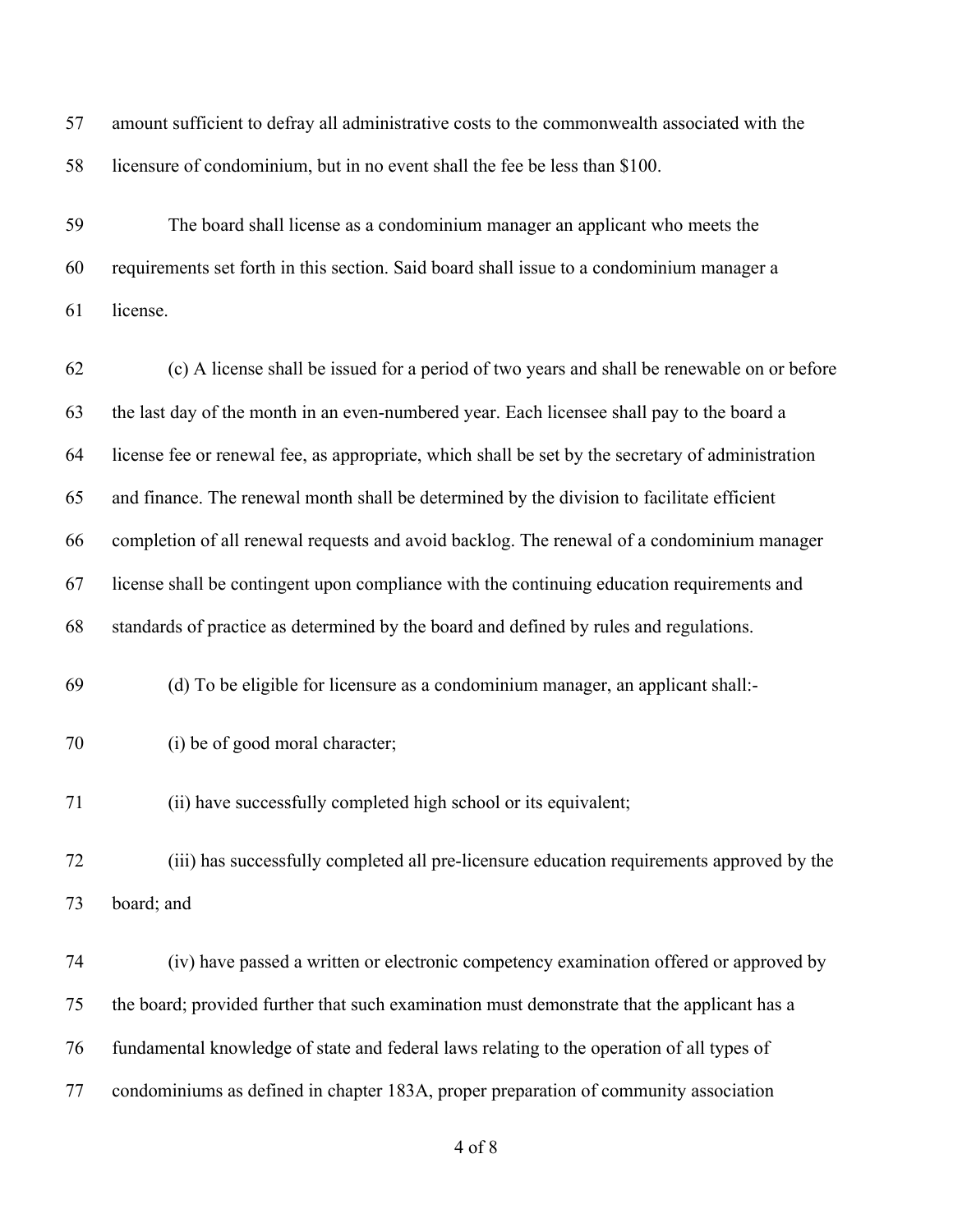| 78 | budgets, proper procedures for noticing and conducting community association meetings,                 |
|----|--------------------------------------------------------------------------------------------------------|
| 79 | insurance matters relating to community associations and management skills; and                        |
| 80 | (v) pay the appropriate fee set by the secretary of administration and finance.                        |
| 81 | Section 229. Upon payment to the board of a fee and the submission of a written                        |
| 82 | application provided by said board, the board shall issue a condominium manager license to a           |
| 83 | person who holds a valid license or registration issued by another jurisdiction which has              |
| 84 | standards substantially equivalent to or exceeding the standards of the commonwealth, as               |
| 85 | determined by said board.                                                                              |
| 86 | Section 230. The board shall establish procedures for the filing of complaints regarding               |
| 87 | home inspectors who are subject to requirements for licensure.                                         |
| 88 | A licensed condominium manager engaged in the practice of managing a                                   |
| 89 | condominium shall secure, maintain and file with the board satisfactory proof of a certificate of      |
| 90 | an errors and omissions policy which shall be in a minimum amount of \$250,000 in the                  |
| 91 | aggregate. Every proof of an errors and omissions policy shall stipulate that cancellation or          |
| 92 | nonrenewal of the policy shall not be effective until at least ten days' notice of intention to cancel |
| 93 | or not renew has been received in writing by the board. No condominium manager may manage              |
| 94 | a condominium unless his performance of the inspection is covered by an errors and omissions           |
| 95 | policy of at least \$250,000 in the aggregate. Such proof shall be deemed satisfactory if the policy   |
| 96 | is carried by the licensed company, partnership or franchise for which the condominium manager         |
| 97 | is a contracted employee and the condominium manager s specifically covered by such policy.            |
| 98 | A licensed condominium manager and shall promptly report to the insurance company                      |
| 99 | any complaint filed against either the condominium manager or the condominium manager's                |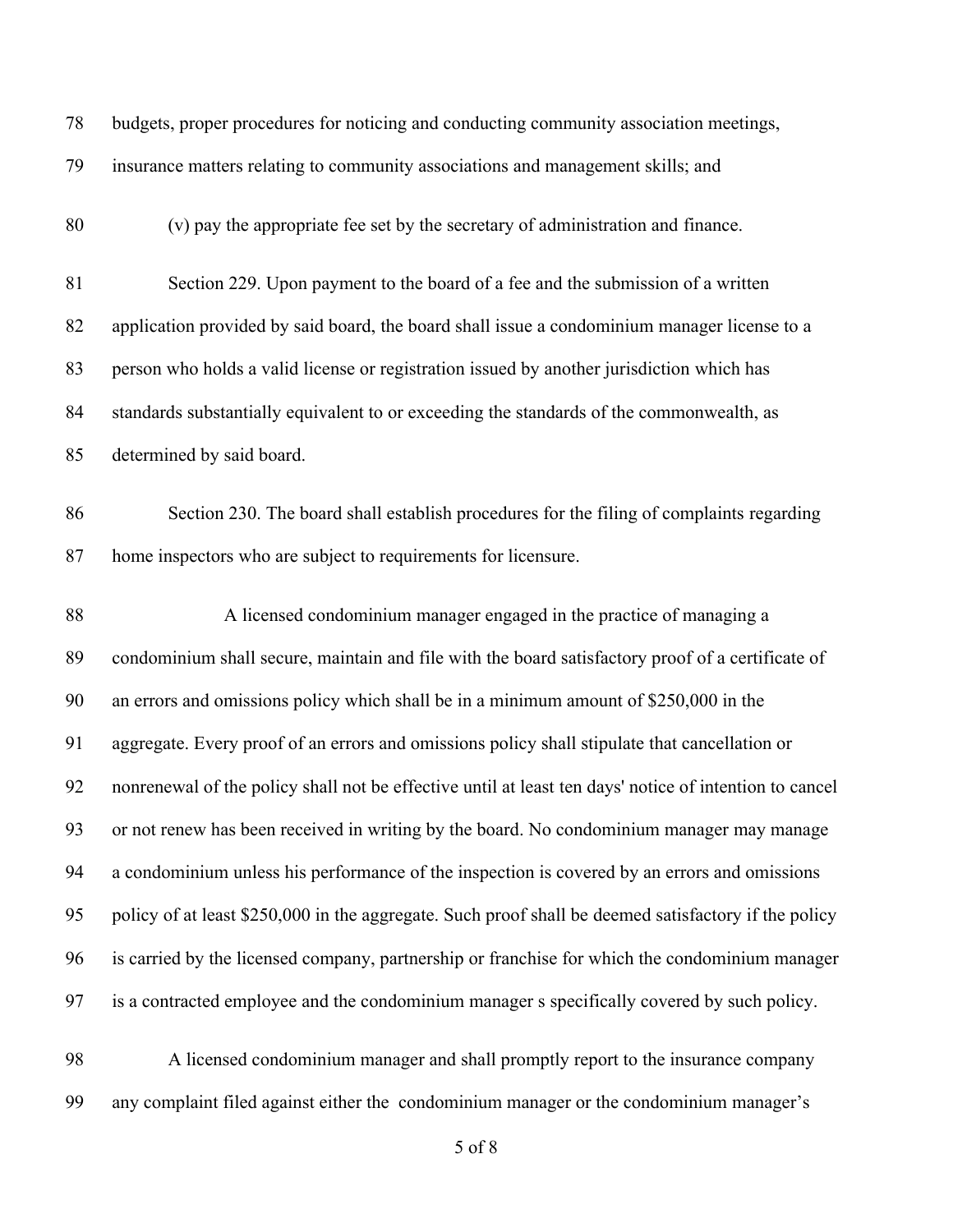| 100 | company in a court of competent jurisdiction when the claim in the complaint is greater than the  |
|-----|---------------------------------------------------------------------------------------------------|
| 101 | deductible on the condominium manager's errors and omissions insurance policy.                    |
| 102 | Said board shall investigate all complaints filed with the board relating to the proper           |
| 103 | practice of condominium management and all complaints relating to a violation of this chapter or  |
| 104 | any rule or regulation of said board.                                                             |
| 105 | Said board may, by a majority vote, after a hearing held subject to chapter 30A, deny,            |
| 106 | refuse renewal, limit, suspend or revoke the license of a condominium manager upon proof to the   |
| 107 | satisfaction of the board that the holder thereof has:-                                           |
| 108 | (1) committed fraud or misrepresentation in obtaining a license;                                  |
| 109 | (2) been guilty of criminal conduct which the board determines to be of such a nature as          |
| 110 | to render such a person unfit to practice as a licensed condominium manager, as evidenced by      |
| 111 | criminal proceedings which resulted in a conviction, guilty plea or plea of nolo contendere or an |
| 112 | admission of sufficient facts;                                                                    |
| 113 | (3) failed to report a claim forthwith to the insurance carrier as provided in this section;      |
| 114 | (4) violated any rule or regulation of the board;                                                 |
| 115 | (5) failed to fulfill any continuing education requirements set out by the board;                 |
| 116 | (6) violated any ethical standard which the board determines to be of such a nature as to         |
| 117 | render such person unfit to practice as a condominium manager or associate condominium            |
| 118 | manager, such as:-                                                                                |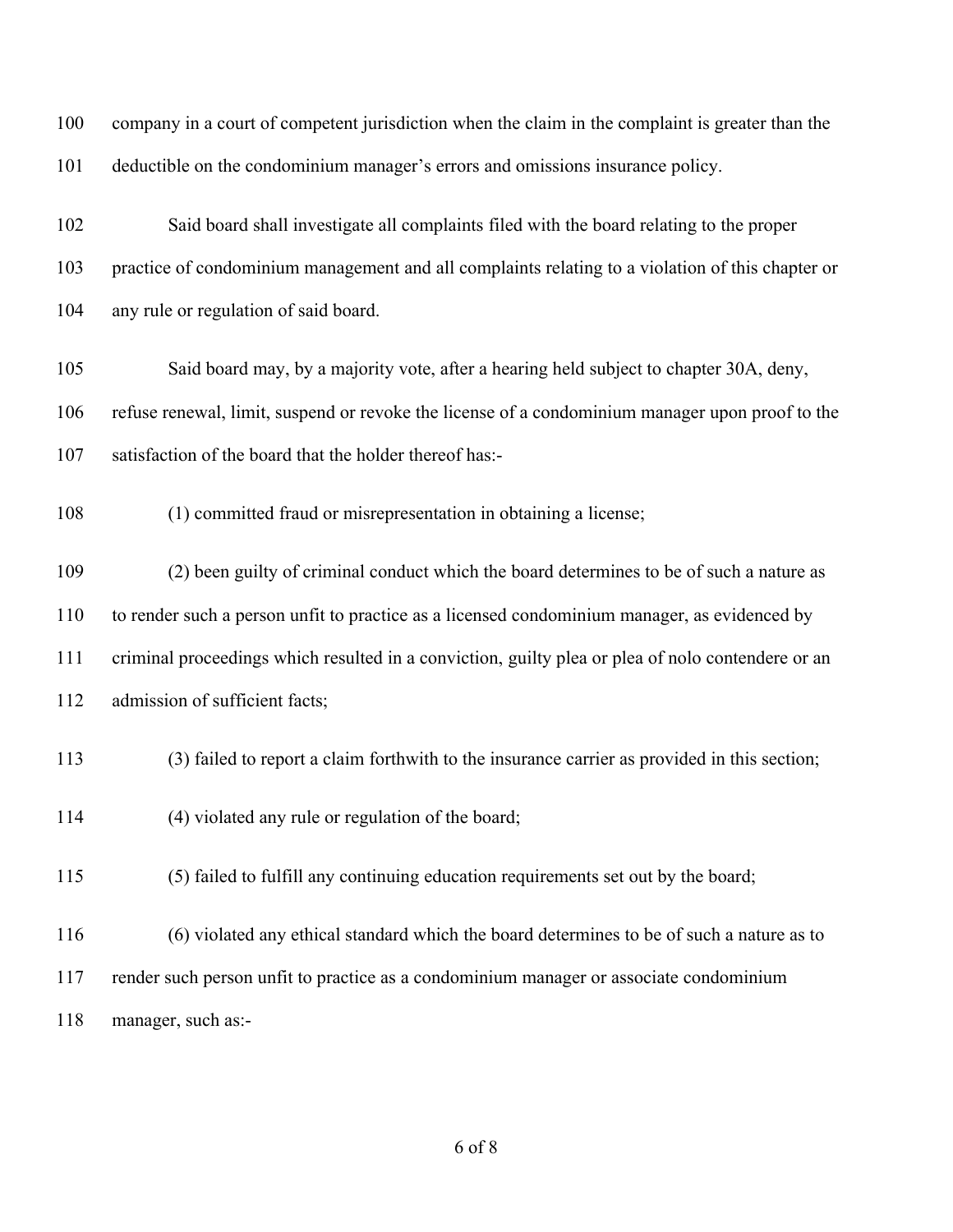(i) attempting to limit liability for negligent or wrongful errors or omissions by use of a clause within a performance contract that limits the cost of damages for negligent or wrongful errors or omissions; or

 (ii) managing a condominium without the appropriate errors and omissions insurance coverage.

 Section 231. The board may, by a majority vote and upon determination made after a hearing pursuant to chapter 30A, find that a condominium manager is liable for a violation of the provisions of sections 228 to 230, inclusive, and may impose the following fines and penalties:-

 (1) suspend, revoke, cancel or place on probation the license of the condominium manager;

(2) reprimand or censure the licensee;

(3) order the licensee to complete continuing education or training or both as a condition

of retention or future consideration or reinstatement of such license;

 (4) order the licensee to participate in a drug or alcohol rehabilitation program or undergo drug testing or both as a condition of reinstatement of such license;

 (5) order the licensee to practice under appropriate supervision for a period of time to be determined by said board as a condition of retention of future consideration of reinstatement of such license;

(6) order financial restitution, where appropriate; and

(7) assess an administrative penalty of not more than \$1,000 for each violation.